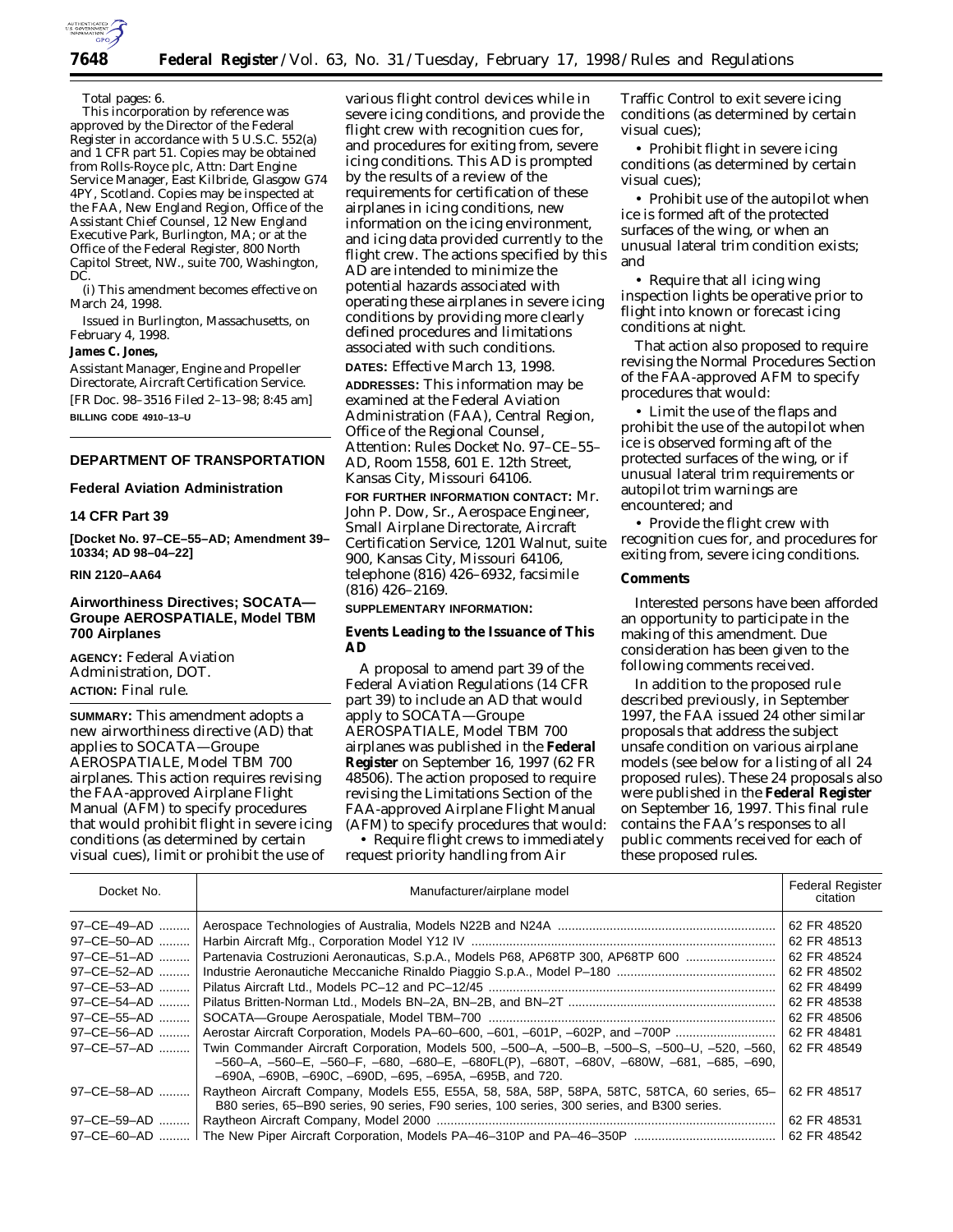| Docket No.           | Manufacturer/airplane model                                                                                                                                                                                                          | <b>Federal Register</b><br>citation |
|----------------------|--------------------------------------------------------------------------------------------------------------------------------------------------------------------------------------------------------------------------------------|-------------------------------------|
| $97 - CE - 61 - AD$  | The New Piper Aircraft Corporation, Models PA-23, PA-23-160, PA-23-235, PA-23-250, PA-E23-<br>250, PA-30, PA-39, PA-40, PA-31, PA-31-300, PA-31-325, PA-31-350, PA-34-200, PA-34-<br>200T, PA-34-220T, PA-42, PA-42-720, PA-42-1000. | 62 FR 48546                         |
| 97-CE-62-AD          |                                                                                                                                                                                                                                      | 62 FR 48535                         |
| 97-CE-63-AD          | Cessna Aircraft Company, Models T303, 310R, T310R, 335, 340A, 402B, 402C, 404, F406, 414,<br>414A, 421B, 421C, 425, and 441.                                                                                                         | 62 FR 48528                         |
| 97-CE-64-AD          |                                                                                                                                                                                                                                      | 62 FR 48510                         |
| $97 - NM - 170 - AD$ |                                                                                                                                                                                                                                      | 62 FR 48560                         |
| 97-NM-171-AD         |                                                                                                                                                                                                                                      | 62 FR 48556                         |
| 97-NM-172-AD         |                                                                                                                                                                                                                                      | 62 FR 48563                         |
| 97-NM-173-AD         |                                                                                                                                                                                                                                      | 62 FR 48553                         |
| 97-NM-174-AD         |                                                                                                                                                                                                                                      | 62 FR 48567                         |
| 97-NM-175-AD         |                                                                                                                                                                                                                                      | 62 FR 48577                         |
| 97-NM-176-AD         |                                                                                                                                                                                                                                      | 62 FR 48570                         |
| 97-NM-177-AD         |                                                                                                                                                                                                                                      | 62 FR 48574                         |
|                      |                                                                                                                                                                                                                                      |                                     |

### *Comment 1. Unsubstantiated Unsafe Condition for This Model*

One commenter suggests that the AD's were developed in response to a suspected contributing factor of an accident involving an airplane type unrelated to the airplanes specified in the proposal. The commenter states that these proposals do not justify that an unsafe condition exists or could develop in a product of the same type design. Therefore, the commenter asserts that the proposal does not meet the criteria for the issuance of an AD as specified 14 CFR part 39 (Airworthiness Directives) of the Federal Aviation Regulations.

The FAA does not concur. As stated in the Notice of Proposed Rulemaking (NPRM), the FAA has identified an unsafe condition associated with operating the airplane in severe icing conditions. As stated in the preamble to the proposal, the FAA has not required that airplanes be shown to be capable of operating safely in icing conditions outside the certification envelope specified in Appendix C of part 25 of the Federal Aviation Regulations (14 CFR part 25). This means that any time an airplane is flown in icing conditions for which it is not certificated, there is a potential for an unsafe condition to exist or develop and the flight crew must take steps to exit those conditions expeditiously. Further, the FAA has determined that flight crews are not currently provided with adequate information necessary to determine when an airplane is operating in icing conditions for which it is not certificated or what action to take when such conditions are encountered. The absence of this information presents an unsafe condition because without that information, a pilot may remain in potentially hazardous icing conditions. This AD addresses the unsafe condition by requiring AFM revisions that provide the flight crews with visual cues to determine when icing conditions have been encountered for which the airplane is not certificated, and by providing procedures to safely exit those conditions.

Further, in the preamble of the proposed rule, the FAA discussed the investigation of roll control anomalies to explain that this investigation was not a complete certification program. The testing was designed to examine only the roll handling characteristics of the airplane in certain droplets the size of freezing drizzle. The testing was not a certification test to approve the airplane for flight into freezing drizzle. The results of the tests were not used to determine if this AD is necessary, but rather to determine if design changes were needed to prevent a catastrophic roll upset. The roll control testing and the AD are two unrelated actions.

Additionally, in the preamble of the proposed rule, the FAA acknowledged that the flight crew of any airplane that is certificated for flight in icing conditions may not have adequate information concerning flight in icing conditions outside the icing envelope. However, in 1996, the FAA found that the specified unsafe condition must be addressed as a higher priority on airplanes equipped with pneumatic deicing boots and unpowered roll control systems. These airplanes were addressed first because the flight crew of an airplane having an unpowered roll control system must rely solely on physical strength to counteract roll control anomalies, whereas a roll control anomaly that occurs on an airplane having a powered roll control system need not be offset directly by the flight crew. The FAA also placed a priority on airplanes that are used in regularly scheduled passenger service. The FAA has previously issued AD's to address those airplanes. Since the issuance of those AD's, the FAA has

determined that similar AD's should be issued for similarly equipped airplanes that are not used in regularly scheduled passenger service.

# *Comment 2. AD is Inappropriate to Address Improper Operation of the Airplane*

One commenter requests that the proposed AD be withdrawn because an unsafe condition does not exist within the airplane. Rather, the commenter asserts that the unsafe condition is the improper operation of the airplane. The commenter further asserts that issuance of an AD is an inappropriate method to address improper operation of the airplane.

The FAA does not concur. The FAA has determined that an unsafe condition does exist as explained in the proposed notice and discussed previously. As specifically addressed in Amendment 39–106 of part 39 of the Federal Aviation Regulations (14 CFR part 39), the responsibilities placed on the FAA statute (49 U.S.C. 40101, formerly the Federal Aviation Act) justify allowing AD's to be issued for unsafe conditions however and wherever found, regardless of whether the unsafe condition results from maintenance, design defect, or any other reason.

This same commenter considers part 91 (rather than part 39) of the Federal Aviation Regulations (14 CFR part 91) the appropriate regulation to address the problems of icing encounters outside of the limits for which the airplane is certificated. Therefore, the commenter requests that the FAA withdraw the proposal.

The FAA does not concur. Service experience demonstrates that flight in icing conditions that is outside the icing certification envelope does occur. Apart from the visual cues provided in these final rules, there is no existing method provided to the flight crews to identify when the airplane is in a condition that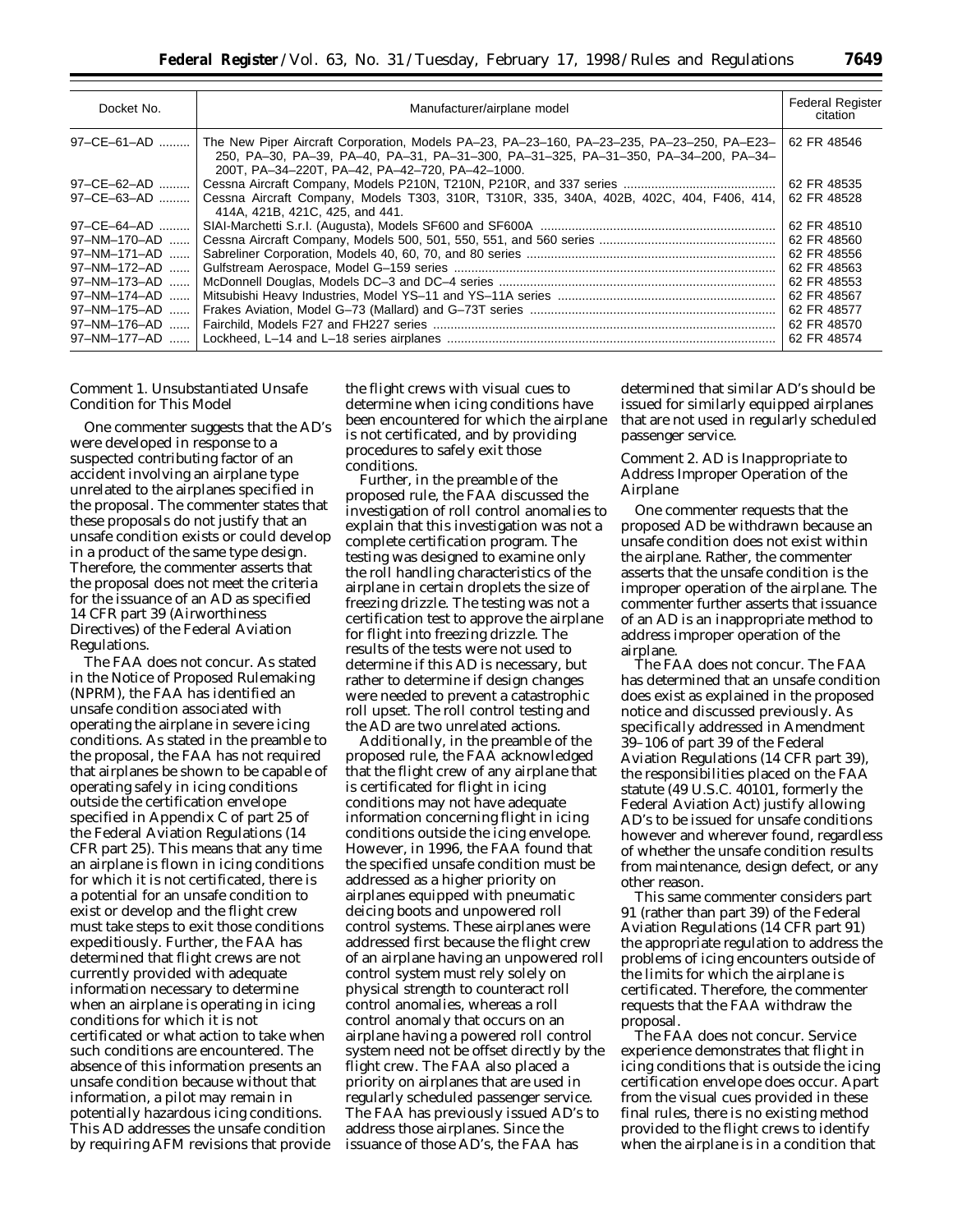exceeds the icing certification envelope. Because this lack of awareness may create an unsafe condition, the FAA has determined that it is appropriate to issue an AD to require a revision of the AFM to provide this information.

One commenter asserts that while it is prudent to advise and routinely remind the pilots about the hazards associated with flight into known or forecast icing conditions, the commenter is opposed to the use of an AD to accomplish that function. The commenter states that pilots' initial and bi-annual flight checks are the appropriate vehicles for advising the pilots of such hazards, and that such information should be integrated into the training syllabus for all pilot training.

The FAA does not concur that substituting advisory material and mandatory training for issuance of an AD is appropriate. The FAA acknowledges that, in addition to the issuance of an AD, information specified in the revision to the AFM should be integrated into the pilot training syllabus. However, the development and use of such advisory materials and training alone are not adequate to address the unsafe condition. The only method of ensuring that certain information is available to the pilot is through incorporation of the information into the Limitations Section of the AFM. The appropriate vehicle for requiring such a revision of the AFM is issuance of an AD. No change is necessary to the final rule.

#### *Comment 3. Inadequate Visual Cues*

One commenter provides qualified support for the AD. The commenter notes that the recent proposals are identical to the AD's issued about a year ago. Although the commenter supports the intent of the AD's as being appropriate and necessary, the commenter states that it is unfortunate that the flight crew is burdened with recognizing icing conditions with visual cues that are inadequate to determine certain icing conditions. The commenter points out that, for instance, side window icing (a very specific visual cue) was determined to be a valid visual cue during a series of icing tanker tests on a specific airplane; however, later testing of other models of turboprop airplanes revealed that side window icing was invalid as a visual cue for identifying icing conditions outside the scope of Appendix C.

The FAA does not concur with the commenter's request to provide more specific visual cues. The FAA finds that the value of visual cues has been substantiated during in-service experience. Additionally, the FAA finds that the combined use of the generic cues provided and the effect of the final rules in increasing the awareness of pilots concerning the hazard of operating outside of the certification icing envelope will provide an acceptable level of safety. Although all of the cues may not be exhibited on a particular model, the FAA considers that at least some of the cues will be exhibited on all of the models affected by this AD. For example, some airplanes may not have side window cues in freezing drizzle, but would exhibit other cues (such as accumulation of ice aft of the protected area) under those conditions. For these reasons, the FAA considers that no changes regarding visual cues are necessary in the final rule. However, for those operators that elect to identify airplane-specific visual cues, the FAA would consider a request for approval of an alternative method of compliance, in accordance with the provisions of this AD.

# *Comment 4. Request for Research and Use of Wing-Mounted Ice Detectors*

One commenter requests that wingmounted ice detectors, which provide real-time icing severity information (or immediate feedback) to flight crews, continue to be researched and used throughout the fleet. The FAA infers from this commenter's request that the commenter asks that installation of these ice detectors be mandated by the FAA.

While the FAA supports the development of such ice detectors, the FAA does not concur that installation of these ice detectors should be required at this time. Visual cues are adequate to provide an acceptable level of safety; therefore, mandatory installation of ice detector systems, in this case, is not necessary to address the unsafe condition. Nevertheless, because such systems may improve the current level of safety, the FAA has officially tasked the Aviation Rulemaking Advisory Committee (ARAC) to develop a recommendation concerning ice detection. Once the ARAC has submitted its recommendation, the FAA may consider further rulemaking action to require installation of such equipment.

#### *Comment 5. Particular Types of Icing*

This same commenter also requests that additional information be included in paragraph (a) of the AD that would specify particular types of icing or particular accretions that result from operating in freezing precipitation. The commenter asserts that this information is of significant value to the flightcrew.

The FAA does not concur with the commenter's suggestion to specify types of icing or accretion. The FAA has determined that supercooled large droplets (SLD) can result in rime ice, mixed (intermediate) ice, and ice with glaze or clear appearance. Therefore, the FAA finds that no type of icing can be excluded from consideration during operations in freezing precipitation, and considers it unnecessary to cite those types of icing in the AD.

#### **The FAA's Determination**

After careful review of all available information related to the subject presented above, the FAA has determined that air safety and the public interest require the adoption of the rule as proposed except for minor editorial corrections. The FAA has determined that these minor corrections will not change the meaning of the AD and will not add any additional burden upon the public than was already proposed.

#### **Cost Impact**

The FAA estimates that 47 airplanes in the U.S. registry will be affected by this AD, that it will take approximately 1 workhour per airplane to accomplish this action, and that the average labor rate is approximately \$60 an hour. Since an owner/operator who holds at least a private pilot's certificate as authorized by sections 43.7 and 43.9 of the Federal Aviation Regulations (14 CFR 43.7 and 43.9) can accomplish this action, the only cost impact upon the public is the time it will take the affected airplane owners/operators to incorporate this AFM revision.

The cost impact figure discussed above is based on assumptions that no operator has yet accomplished any of the requirements of this AD action, and that no operator will accomplish those actions in the future if this AD were not adopted.

In addition, the FAA recognizes that this action may impose operational costs. However, these costs are incalculable because the frequency of occurrence of the specified conditions and the associated additional flight time cannot be determined. Nevertheless, because of the severity of the unsafe condition, the FAA has determined that continued operational safety necessitates the imposition of the costs.

### **Regulatory Impact**

The regulations adopted herein will not have substantial direct effects on the States, on the relationship between the national government and the States, or on the distribution of power and responsibilities among the various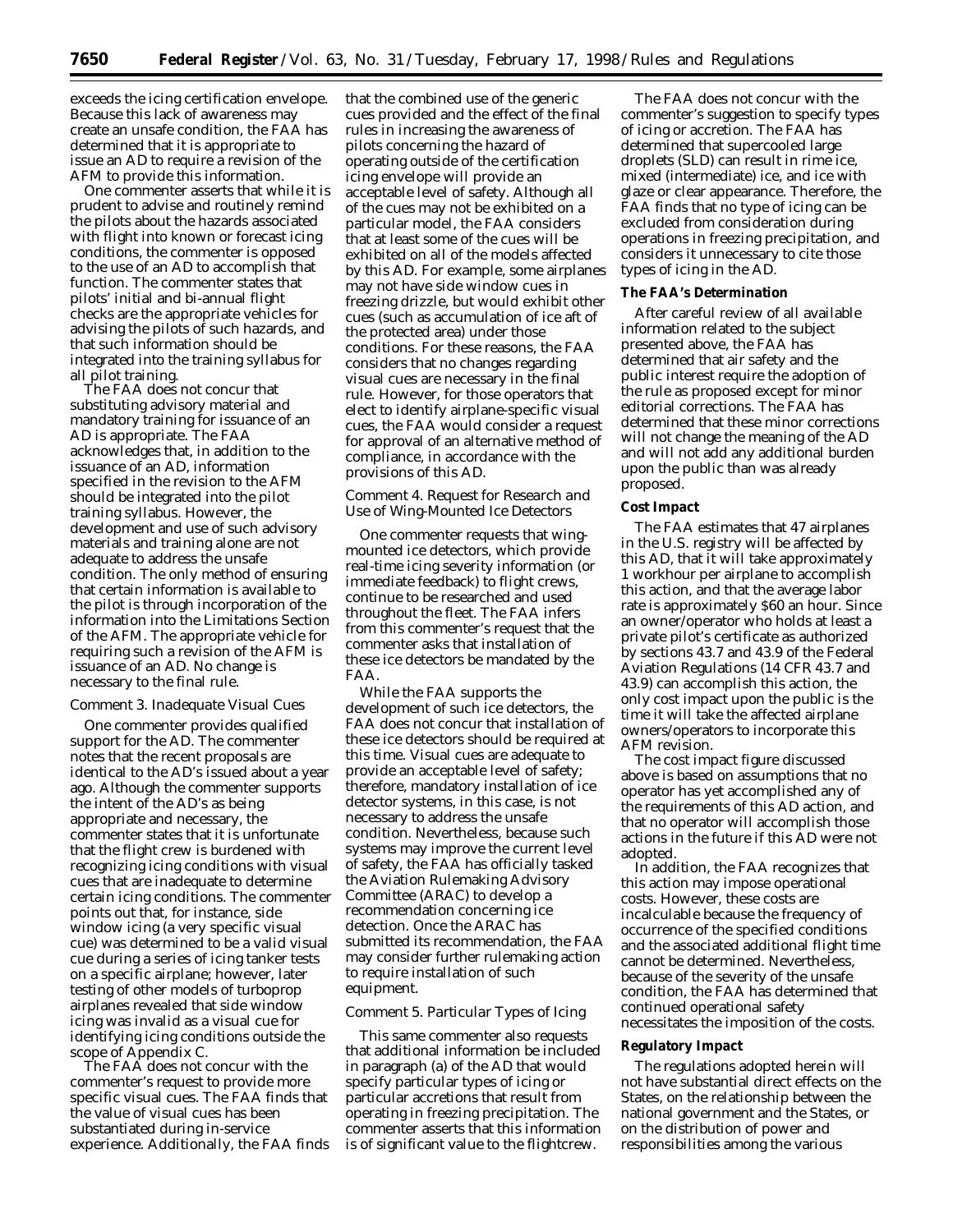levels of government. Therefore, in accordance with Executive Order 12612, it is determined that this final rule does not have sufficient federalism implications to warrant the preparation of a Federalism Assessment.

For the reasons discussed above, I certify that this action (1) is not a ''significant regulatory action'' under Executive Order 12866; (2) is not a ''significant rule'' under DOT Regulatory Policies and Procedures (44 FR 11034, February 26, 1979); and (3) will not have a significant economic impact, positive or negative, on a substantial number of small entities under the criteria of the Regulatory Flexibility Act. A copy of the final evaluation prepared for this action is contained in the Rules Docket. A copy of it may be obtained by contacting the Rules Docket at the location provided under the caption **ADDRESSES**.

#### **List of Subjects in 14 CFR Part 39**

Air transportation, Aircraft, Aviation safety, Safety.

### **Adoption of the Amendment**

Accordingly, pursuant to the authority delegated to me by the Administrator, the Federal Aviation Administration amends part 39 of the Federal Aviation Regulations (14 CFR part 39) as follows:

# **PART 39—AIRWORTHINESS DIRECTIVES**

1. The authority citation for part 39 continues to read as follows:

**Authority:** 49 U.S.C. 106(g), 40113, 44701.

#### **§ 39.13 [Amended]**

2. Section 39.13 is amended by adding a new airworthiness directive (AD) to read as follows:

98–04–22 Socata-Groupe Aerospatiale: Amendment 39–10334; Docket No. 97– CE–55–AD.

*Applicability:* Model TBM 700 airplanes (all serial numbers), certificated in any category.

**Note 1:** This AD applies to each airplane identified in the preceding applicability provision, regardless of whether it has been modified, altered, or repaired in the area subject to the requirements of this AD. For airplanes that have been modified, altered, or repaired so that the performance of the requirements of this AD is affected, the owner/operator must request approval for an alternative method of compliance in accordance with paragraph (d) of this AD. The request should include an assessment of the effect of the modification, alteration, or repair on the unsafe condition addressed by this AD; and, if the unsafe condition has not been eliminated, the request should include specific proposed actions to address it.

*Compliance:* Required as indicated, unless already accomplished.

To minimize the potential hazards associated with operating the airplane in severe icing conditions by providing more clearly defined procedures and limitations associated with such conditions, accomplish the following:

(a) Within 30 days after the effective date of this AD, accomplish the requirements of paragraphs  $(a)(1)$  and  $(a)(2)$  of this AD.

**Note 2:** Operators should initiate action to notify and ensure that flight crewmembers are apprised of this change.

(1) Revise the FAA-approved Airplane Flight Manual (AFM) by incorporating the following into the Limitations Section of the AFM. This may be accomplished by inserting a copy of this AD in the AFM.

# ''WARNING

Severe icing may result from environmental conditions outside of those for which the airplane is certificated. Flight in freezing rain, freezing drizzle, or mixed icing conditions (supercooled liquid water and ice crystals) may result in ice build-up on protected surfaces exceeding the capability of the ice protection system, or may result in ice forming aft of the protected surfaces. This ice may not be shed using the ice protection systems, and may seriously degrade the performance and controllability of the airplane.

• During flight, severe icing conditions that exceed those for which the airplane is certificated shall be determined by the following visual cues. If one or more of these visual cues exists, immediately request priority handling from Air Traffic Control to facilitate a route or an altitude change to exit the icing conditions.

- —Unusually extensive ice accumulation on the airframe and windshield in areas not normally observed to collect ice. —Accumulation of ice on the upper surface
- of the wing aft of the protected area. • Since the autopilot, when installed and

operating, may mask tactile cues that indicate adverse changes in handling characteristics, use of the autopilot is prohibited when any of the visual cues specified above exist, or when unusual lateral trim requirements or autopilot trim warnings are encountered while the airplane is in icing conditions.

All wing icing inspection lights must be operative prior to flight into icing conditions at night. [**Note:** This supersedes any relief provided by the Master Minimum Equipment List (MMEL).]''

(2) Revise the FAA-approved AFM by incorporating the following into the Normal Procedures Section of the AFM. This may be accomplished by inserting a copy of this AD in the AFM.

''THE FOLLOWING WEATHER CONDITIONS MAY BE CONDUCIVE TO SEVERE IN-FLIGHT ICING

• Visible rain at temperatures below 0 degrees Celsius ambient air temperature.

• Droplets that splash or splatter on impact at temperatures below 0 degrees Celsius ambient air temperature.

#### PROCEDURES FOR EXITING THE SEVERE ICING ENVIRONMENT

These procedures are applicable to all flight phases from takeoff to landing. Monitor

the ambient air temperature. While severe icing may form at temperatures as cold as –18 degrees Celsius, increased vigilance is warranted at temperatures around freezing with visible moisture present. If the visual cues specified in the Limitations Section of the AFM for identifying severe icing conditions are observed, accomplish the following:

• Immediately request priority handling from Air Traffic Control to facilitate a route or an altitude change to exit the severe icing conditions in order to avoid extended exposure to flight conditions more severe than those for which the airplane has been certificated.

• Avoid abrupt and excessive maneuvering that may exacerbate control difficulties.

• Do not engage the autopilot. • If the autopilot is engaged, hold the control wheel firmly and disengage the autopilot.

• If an unusual roll response or uncommanded roll control movement is observed, reduce the angle-of-attack.

• Do not extend flaps when holding in icing conditions. Operation with flaps extended can result in a reduced wing angleof-attack, with the possibility of ice forming on the upper surface further aft on the wing than normal, possibly aft of the protected area.

• If the flaps are extended, do not retract them until the airframe is clear of ice.

• Report these weather conditions to Air Traffic Control.''

(b) Incorporating the AFM revisions, as required by this AD, may be performed by the owner/operator holding at least a private pilot certificate as authorized by section 43.7 of the Federal Aviation Regulations (14 CFR 43.7), and must be entered into the aircraft records showing compliance with this AD in accordance with section 43.9 of the Federal Aviation Regulations (14 CFR 43.9).

(c) Special flight permits may be issued in accordance with sections 21.197 and 21.199 of the Federal Aviation Regulations (14 CFR 21.197 and 21.199) to operate the airplane to a location where the requirements of this AD can be accomplished.

(d) An alternative method of compliance or adjustment of the compliance time that provides an equivalent level of safety may be approved by the Manager, Small Airplane Directorate, FAA, 1201 Walnut, suite 900, Kansas City, Missouri 64106. The request shall be forwarded through an appropriate FAA Maintenance Inspector, who may add comments and then send it to the Manager, Small Airplane Directorate.

**Note 3:** Information concerning the existence of approved alternative methods of compliance with this AD, if any, may be obtained from the Small Airplane Directorate.

(e) All persons affected by this directive may examine information related to this AD at the FAA, Central Region, Office of the Regional Counsel, Room 1558, 601 E. 12th Street, Kansas City, Missouri 64106.

(f) This amendment (39–10334) becomes effective on March 13, 1998.